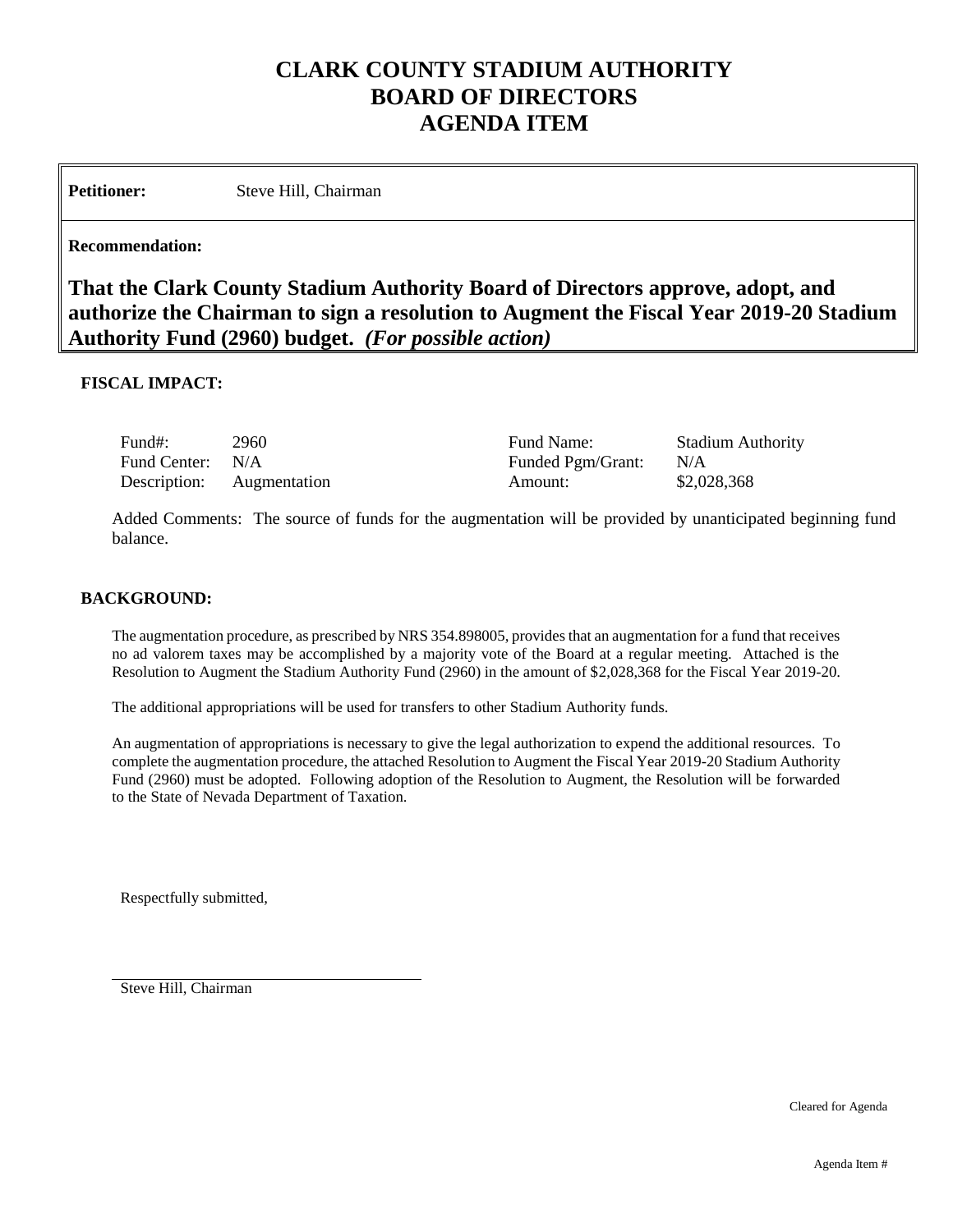#### **RESOLUTION TO AUGMENT THE STADIUM AUTHORITY FUND (2960) CLARK COUNTY STADIUM AUTHORITY FOR THE FISCAL YEAR 2019-20**

**WHEREAS**, the revenues, transfers in, and beginning fund balance of the Stadium Authority Fund (2960) for the Clark County Stadium Authority were budgeted to be \$49,600,000 on July 1, 2019; and

**WHEREAS**, the revenues, transfers in, and beginning fund balance in the Stadium Authority Fund (2960) are now determined to be \$51,628,368; and

WHEREAS, the source of funds for this augmentation will be provided by \$2,028,368 in unanticipated beginning fund balance; and

**WHEREAS**, there is a need to apply these excess proceeds to the Stadium Authority Fund (2960); and

**WHEREAS**, the additional resources will be used for transfers out.

**NOW, THEREFORE, IT IS HEREBY RESOLVED**, that the Clark County Stadium Authority, Board of Directors hereby augments its Fiscal Year 2019-20 budget by appropriating \$2,028,368 for use in the Stadium Authority Fund (2960), thereby increasing its appropriations, including transfers out from \$49,600,000 to \$51,628,368. A detailed schedule is attached to this Resolution and by reference is made a part hereof.

**IT IS FURTHER RESOLVED**, that the Stadium Authority forward the necessary documents to the State of Nevada Department of Taxation.

**PASSED, ADOPTED AND APPROVED** this 21<sup>st</sup> day of May 2020.

## CLARK COUNTY STADIUM AUTHORITY

BY: STEVE HILL, Chairman

ATTEST:

l LYNN MARIE GOYA, County Clerk